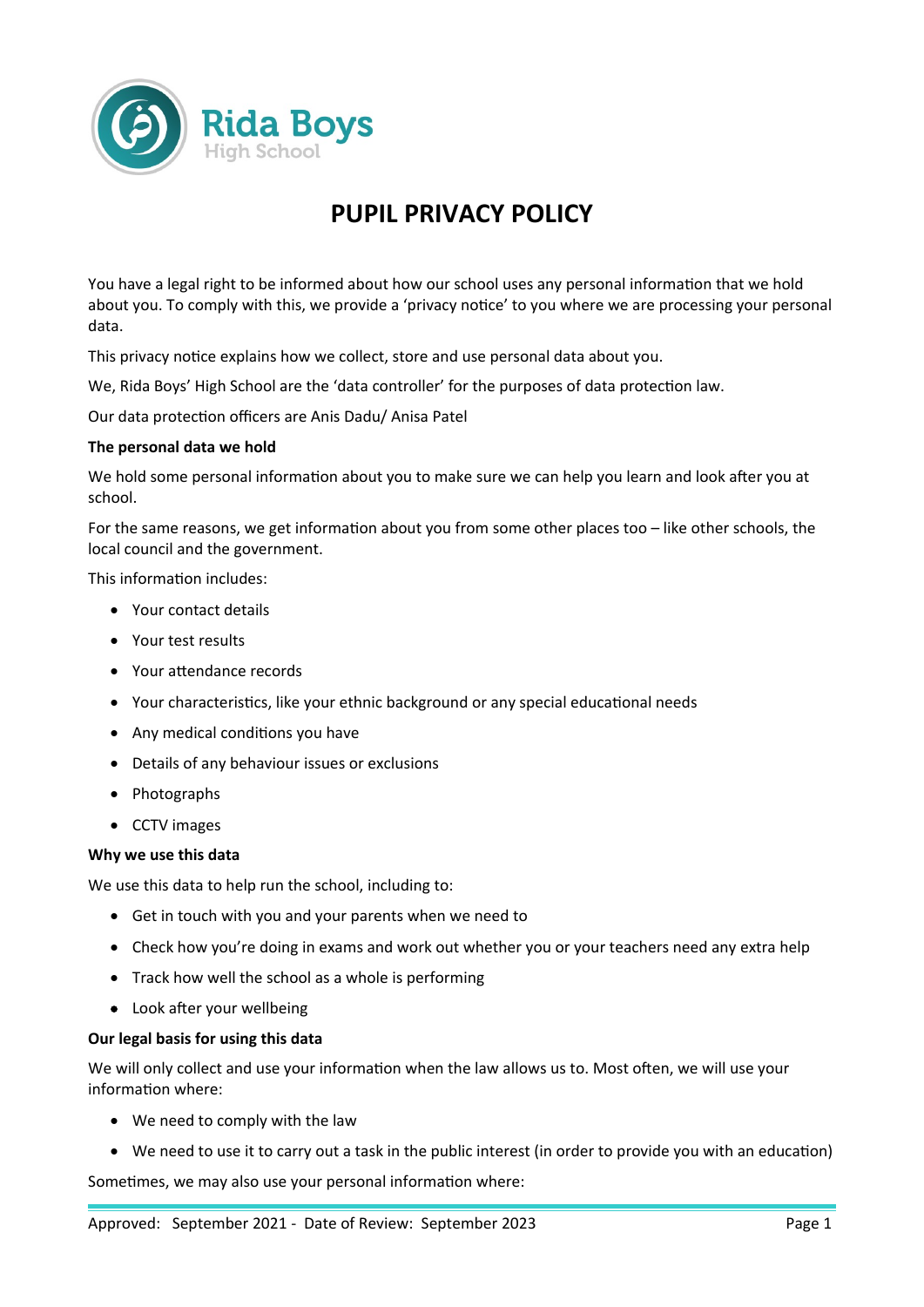- You, or your parents/guardians have given us permission to use it in a certain way
- We need to protect your interests (or someone else's interest)

Where we have got permission to use your data, you or your parents/ guardians may withdraw this at any time. We will make this clear when we ask for permission, and explain how to go about withdrawing consent.

Some of the reasons listed above for collecting and using your information overlap, and there may be several grounds which mean we can use your data.

# **Collecting this information**

While in most cases you, or your parents/ guardians, must provide the personal information we need to collect, there are some occasions when you can choose whether or not to provide the data.

We will always tell you if it's optional. If you must provide the data, we will explain what might happen if you don't.

# **How we store this data**

We will keep personal information about you while you are a pupil at our school. We may also keep it after you have left the school, where we are required to by law.

The [Information and Records Management Society's toolkit for schools](http://irms.org.uk/?page=schoolstoolkit&terms=%22toolkit+and+schools%22) sets out how long we keep information about pupils.

# Alternatively contact the DPO

## **Data sharing**

We do not share personal information about you with anyone outside the school without permission from you or your parents/guardians, unless the law and our policies allow us to do so.

Where it is legally required, or necessary for another reason allowed under data protection law, we may share personal information about you with:

- *Our local authority to meet our legal duties to share certain information with it, such as concerns about pupils' safety and exclusions*
- *The Department for Education (a government department) we share data with the Department for Education on a statutory basis. We are required to share information about you with the (DfE) under regulation 5 of The Education (Information about Individual Pupils) (England) Regulations 2013.*
- *Your family and representatives to enable us to contact others in the event of an emergency (we will assume that you have checked with the individuals before you supply their contact details to us)*
- *Educators and examining bodies to deliver and administer your education, record the details of your studies (including and placements with external organisations), and determine /confirm your academic achievements (e.g. results, prizes). We need to tell the appropriate teachers if you are allergic to something or might need extra help with some tasks.*
- *Our regulator (the organisation or "watchdog" that supervises us), (e.g. Ofsted, Independent schools Inspectorate)- to monitor the school's performance and to intervene or assist with incidents as appropriate. Ofsted uses information about the progress and performance of pupils to help inspectors evaluate the work of schools, to assist schools in their self-evaluation, and as part of Ofsted's assessment of the effectiveness of education initiatives and policy. Ofsted also uses information about the views of children and young people, to inform children's services inspections in local authority areas.*
- *Suppliers and service providers so that they can provide the services we have contracted them for*
- *Financial organisations to administer the financial aspects of your relationship with us and any funders.*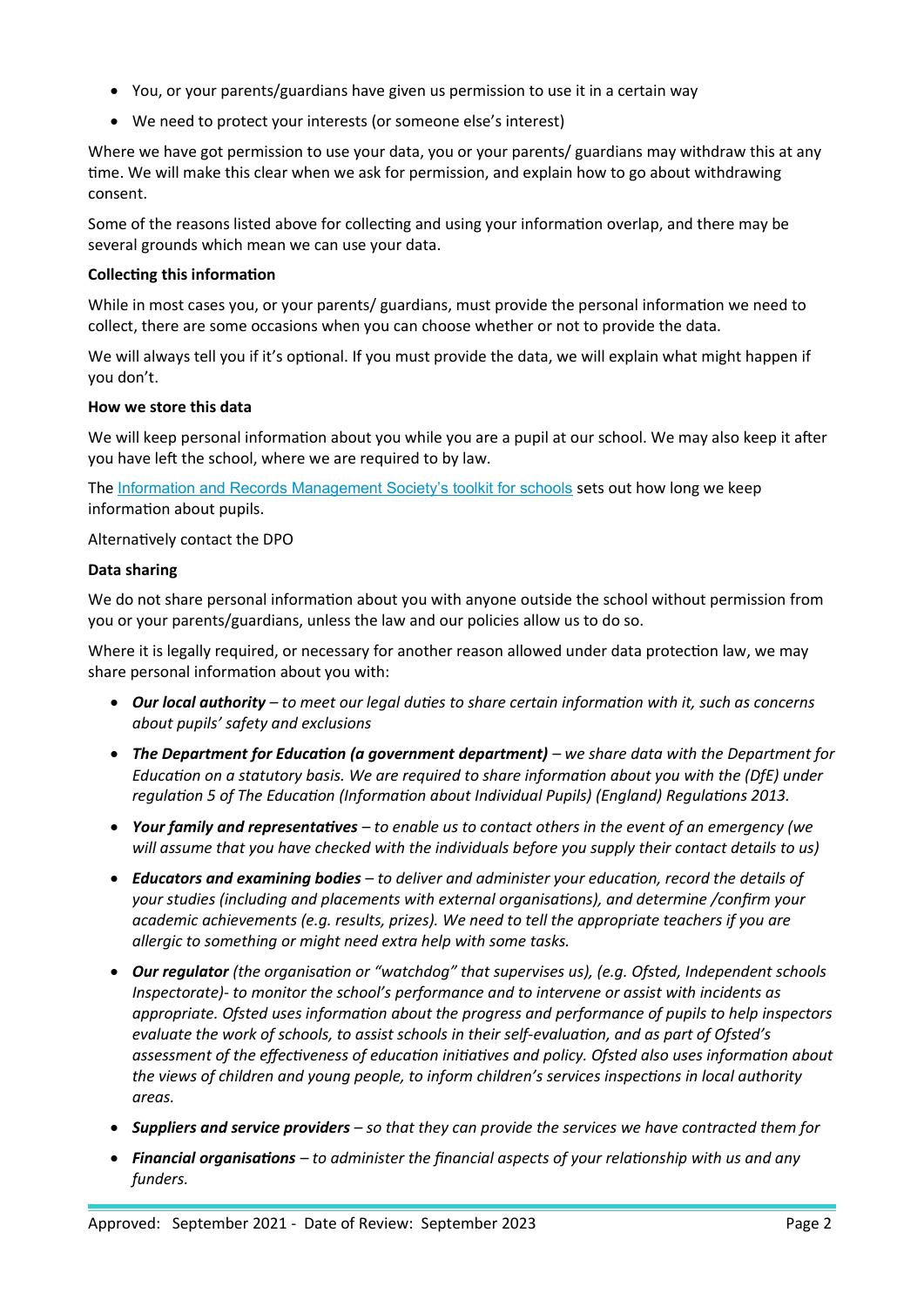- *Central and local government to give and receive information and references about past, current and prospective pupils, including relating to outstanding fees or payment history, to/from any educational institution that the pupil attended or where it is proposed they attend and to provide reference to potential employers of past students.*
- *Health authorities We need to share information about your health and wellbeing with the NHS, Department of Health, the school nurses, immunization team, school GP, Public Health etc... to safeguard and promote pupil health and welfare, prevent the spread of infections, and to protect against life threatening diseases some of which may pose a public health concern. The NHS also use information about you for research and statistical purposes, to monitor the performance of local health services and to evaluate and develop them.*
- *Security organisations to operate security (including CCTV) in accordance with the school's CCTV policy; and where otherwise reasonably necessary for the school's purposes, including to obtain professional advice and insurance for the school*
- *Health and social welfare organisations to safeguard your welfare and provide appropriate pastoral (and where necessary, medical) care, and take appropriate action in the event of an emergency, incident or accident, including by disclosing details of your medical condition where it is in your interest to do so: for example, for medical advice, social services, insurance purposes or to organisers of school trips;*
- *Professional advisers and consultants to assist the school in fulfilling its obligations and to help the school run properly. We might need to share your information with them if this is relevant to their work.*
- *Police forces, courts, tribunals to fulfil and monitor our responsibilities under equalities, immigration and public safety legislation. We will need information about any court orders or criminal matters which relate to you. This is so that we can safeguard your welfare and wellbeing and the other pupils at the school. We need to share information with the police or our legal advisers if something goes wrong or help with an enquiry. For example, if one of your classmates is injured at school or if there is a burglary.*
- *Professional bodies in accordance with Data Protection Law, some of the school's processing activity is carried out on its behalf by third parties, such as IT systems, web developers and cloud storage. Where possible this is subject to contractual assurances that personal data will be kept securely and only in accordance with the schools' specific direction.*

# **National Pupil Database**

We are required to provide information about you to the Department for Education (a government department) as part of data collections such as the school census.

Some of this information is then stored in the [National Pupil Database](https://www.gov.uk/government/publications/national-pupil-database-user-guide-and-supporting-information), which is managed by the Department for Education and provides evidence on how schools are performing. This, in turn, supports research.

The database is held electronically so it can easily be turned into statistics. The information it holds is collected securely from schools, local authorities, exam boards and others.

The Department for Education may share information from the database with other organisations which promote children's education or wellbeing in England. These organisations must agree to strict terms and conditions about how they will use your data.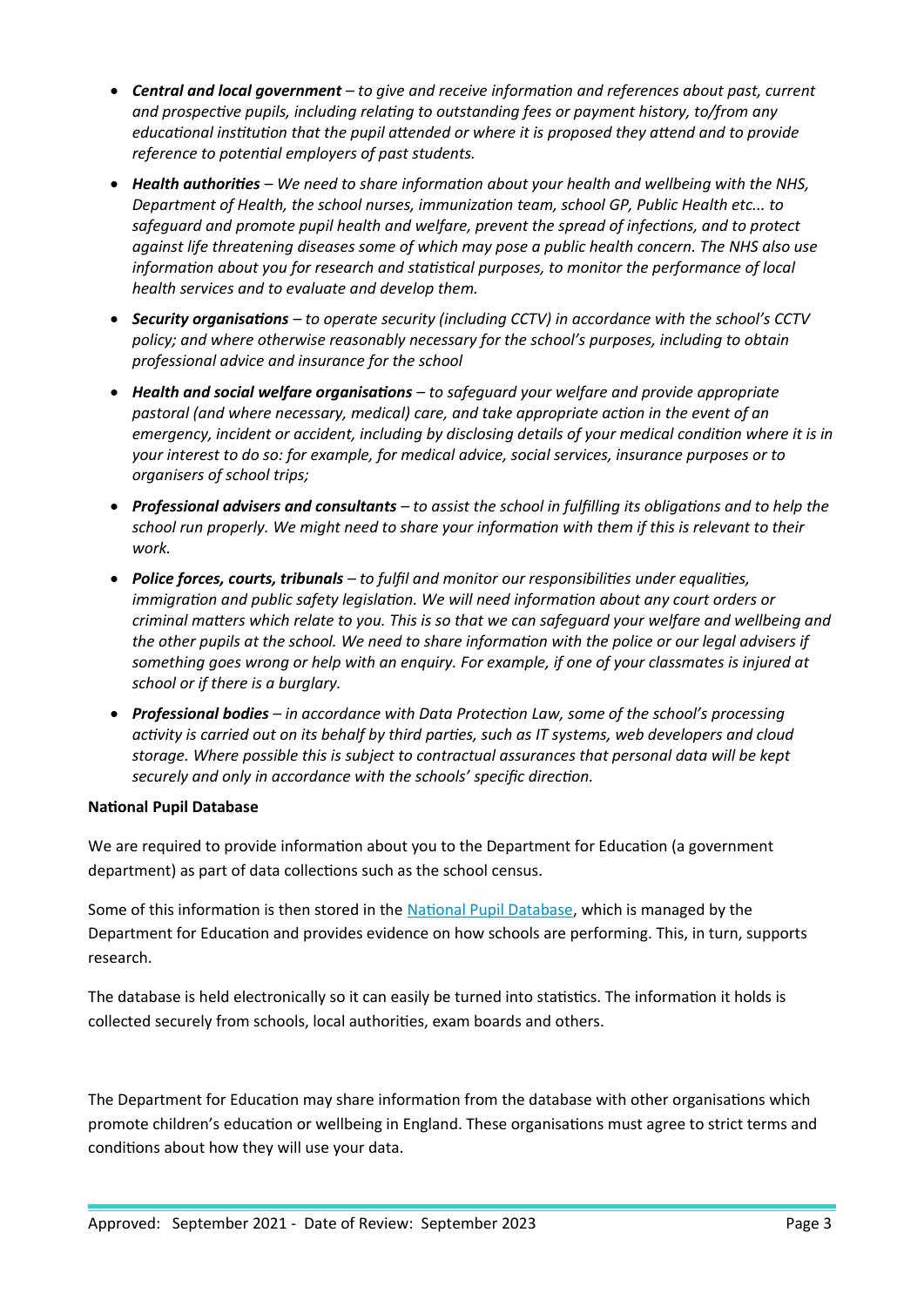You can find more information about this on the Department for Education's webpage on how it collects [and shares research data.](https://www.gov.uk/data-protection-how-we-collect-and-share-research-data)

You can also [contact the Department for Education](https://www.gov.uk/contact-dfe) if you have any questions about the database.

#### **Your rights**

#### **How to access personal information we hold about you**

You can find out if we hold any personal information about you, and how we use it, by making a **'subject access request'**, as long as we judge that you can properly understand your rights and what they mean.

If we do hold information about you, we will:

- Give you a description of it
- Tell you why we are holding and using it, and how long we will keep it for
- Explain where we got it from, if not from you or your parents
- Tell you who it has been, or will be, shared with
- Let you know if we are using your data to make any automated decisions (decisions being taken by a computer or machine, rather than by a person)
- Give you a copy of the information

You may also ask us to send your personal information to another organisation electronically in certain circumstances.

If you want to make a request please contact our data protection officer.

#### **Your other rights over your data**

You have other rights over how your personal data is used and kept safe, including the right to:

- Say that you don't want it to be used if this would cause, or is causing, harm or distress
- Stop it being used to send you marketing materials
- Say that you don't want it used to make automated decisions (decisions made by a computer or machine, rather than by a person)
- Have it corrected, deleted or destroyed if it is wrong, or restrict our use of it
- Claim compensation if the data protection rules are broken and this harms you in some way

#### **Complaints**

We take any complaints about how we collect and use your personal data very seriously, so please let us know if you think we've done something wrong.

You can make a complaint at any time by contacting our data protection officer.

You can also complain to the Information Commissioner's Office:<https://ico.org.uk/concerns/>

#### **Contact us**